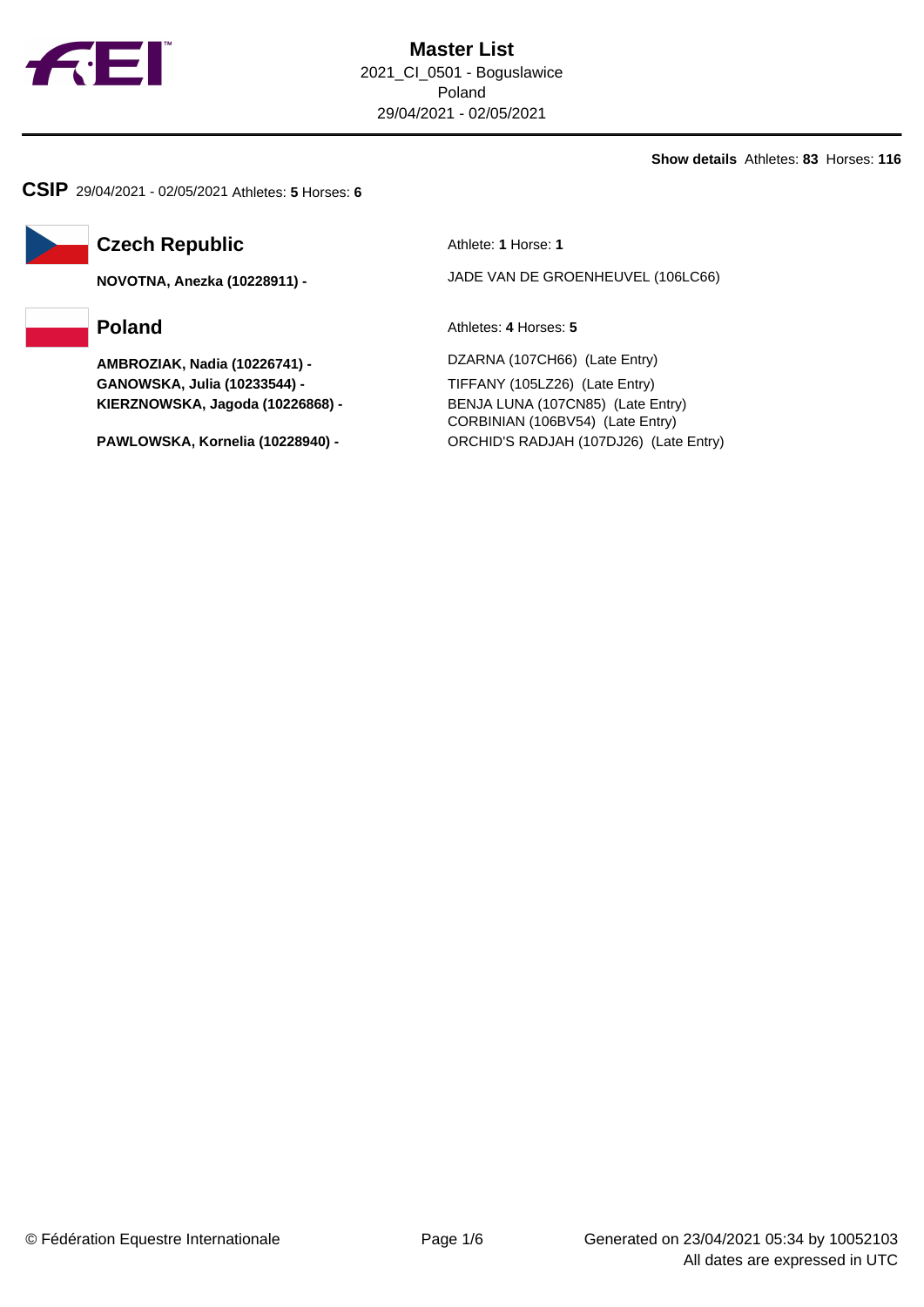

**CSI2\*** 29/04/2021 - 02/05/2021 Athletes: **57** Horses: **86**

**BIALAS, Anna (10178483) -** LA CORSON (106ZN35) (Late Entry) **BRANICKA, Waleria (10181190) -** HOLLISTER (105RS10) (Late Entry) **CHRZANOWSKI, Jan Dominik (10039035) -** MEADOW (106JX52) (Late Entry) **CHRZANOWSKI, Karol (10173786) -** CAVARELLI (104EQ07) (Late Entry)

**DRAGAN, Natalia (10226147) -** LAPITA (107BU18) (Late Entry) **GRZEGORZEWSKI, Adam (10054429) -** HAPPYLINA (106CF66) (Late Entry)

**KOREK, Dorota (10140869) -** LARUM (107AD15) (Late Entry) **KOSMALEWICZ, Maria (10146270) -** WOODY (103WV92) (Late Entry) **KOSZUTA, Julia (10226345) -** ARAMIDA (107CJ37) (Late Entry) **KOZA, Lukasz (10007926) -** MESSI S (106WX69) (Late Entry)

**KOZIOL, Klara (10154389) -** ROCKY (105FT01) (Late Entry) **KREGIELSKA, Nikola (10200344) -** VENI VIDI VICI (107AD71) (Late Entry) **KRZYZYNSKA, Michalina (10185639) -** INDIGO R.T. (106NP08) (Late Entry) **KUBACKA, Dominika (10187502) -** ULEWA II K (106IE10) **LESZCZYNSKA, Aleksandra (10231103) -** CARATE L (107EC52) **MATYJASIK, Patrycja (10225363) -** KALILA J (107BV44) (Late Entry) **MEYER, Zuzanna (10178785) -** RUSH R (106EF75) (Late Entry) **MIALSZYGROSZ, Amelia (10215442) -** DEMUR (106ZA03) (Late Entry)

**Germany Athlete: 1** Horses: 2

**JÜNGEL, Marvin (10119336) -** GIVE IT TO ME (105QS25) CAN JUMP 2 (104ZL21)

**Poland** Athletes: **55** Horses: **83** 

**ANTCZAK, Dagmara (10226750) -** WIEDZMIRA (107CO28) (Late Entry) DACOLINO (105FY85) (Late Entry) DIAM'S STAR (106PP43) (Late Entry) **DAHLKE, Agata (10094828) -** IELVE (106JH04) (Late Entry) EULVE (105VW36) (Late Entry) STAKATA (106CO79) (Late Entry) AZUR (106GE21) (Late Entry) **GRZELCZYK, Kamil (10113493) -** MISTER DR HEIGL (105RP51) (Late Entry) SANPRESSA (107DK54) (Late Entry) CASSIDERO (106ZK07) (Late Entry) **HENZEL, Dominika (10147538) -** FLYHIGH QUINTUS (107AG00) (Late Entry) **INGUENAUD, Sophia (10208662) -** LISA BONA L (103FH64) (Late Entry) **KOBIERNIK, Daria (10003472) -** WINCHESTER (104NJ26) (Late Entry) COLETTE (106ZN88) (Late Entry) SONET (106JA03) (Late Entry) **KOMOROWSKA, Marcelina (10229742) -** COLORADO SUNRISE (106LC86) (Late Entry) BALLANTINA (106HY39) (Late Entry) **KOZA, Paulina (10064964) -** DINDEPENDENT Z (106RE64) (Late Entry) KONTADOR VD MOLENDREEF (105GA52) (Late Entry) **LACKA, Alicja (10203870) -** ODIGO VAN HET KAPELHOF (106OA32) (Late Entry) **LEWINSON, Julia (10233006) -** CHANTALL VAN DE CALIDRIO (107EP15) (Late Entry) HAGADIR DE L'EPINETTE (105XN60) (Late Entry) **MICHALAK, Zofia (10226564) -** FARAMEE M (105FX87) (Late Entry) PRINCESSA I G. (107CM67) (Late Entry)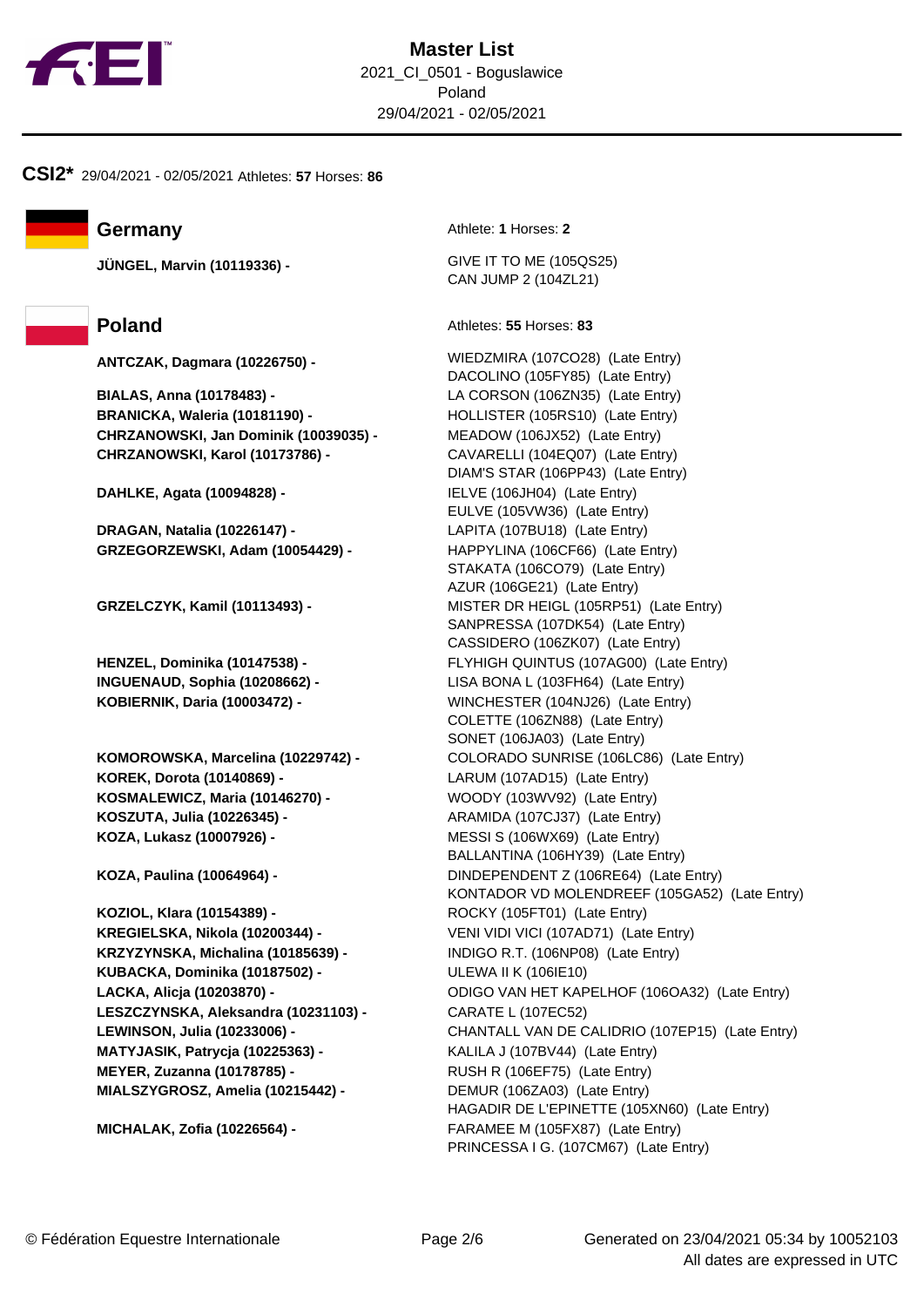

**MORDAKA, Patryk (10115079) -** GOLDEN II (106EB71) (Late Entry)

**NIKOLAS, Kaja (10181238) -** ULOTKA-K (105VV90) **OSTROWSKA, Adrianna (10065898) -** ELBERO H (104SQ56) (Late Entry)

**POPIOL, Maja (10101889) -** FERRERA (107DP66) (Late Entry) **RYTYCH, Damian (10103962) -** HEMBRA (107DC29) (Late Entry)

**SAWICKA, Paulina (10214483) -** TYPIER (105AA23) (Late Entry) **SKRZYPIEC, Agata (10141798) -** BERLINA (103YZ70) (Late Entry)

**SPUTOWSKI, Mateusz (10178481) -** GERY (106EB68) (Late Entry)

**TULISZKIEWICZ, Olga (10183552) -** DASSILIO (106PB83) (Late Entry) **TYSZKO, Michal (10035184) -** COLINERO (106EU23) (Late Entry)

### **Russian Federation Athlete: 1 Horse: 1**

**ABAIMOV, Artem (10147338) -** ULA BAJOU K (105RK79)

**MINKIEWICZ, Weronika (10147770) -** CHOCOLATE BLUE (104XD45) (Late Entry) CARIMAR FVE (107BC00) (Late Entry) NIPPON DE CARMEL (106OM25) (Late Entry) **MURDZIA, Seweryn (10119999) -** T GOLD QUIDAME II Z (106UD29) (Late Entry) **NAJDZIONEK, Szymon (10137239) -** CHUPA CHUPS BS (106AU51) (Late Entry) FADINA PP (105DA94) (Late Entry) **NIEUZYLA, Leszek (10063766) -** CASVELLE (105QP98) (Late Entry) INFERNO (107DI85) (Late Entry) DA VINCI (104HT85) (Late Entry) **OLESZKIEWICZ, Nina (10207772) -** DERBY DE BREKKA (106WG83) (Late Entry) KAROLA BS (106ZS88) (Late Entry) **OSTROWSKA, Oliwia (10221673) -** ENDLESS LOVE (104TO53) (Late Entry) DIAMENT (106HG56) (Late Entry) **PARADOWSKA, Julia (10183064) -** MAXIMUS ZK (106GF84) (Late Entry) **PIETRZAK, Emilia (10171142) -** TESTAROSSA (106ZU96) (Late Entry) **PSIUK, Grzegorz (10001507) -** CINCINNATI (106SH86) (Late Entry) **RZYCKA, Olga (10205314) -** GENTLEMEN (106UJ87) (Late Entry) KROS Z (106XZ80) (Late Entry) VIVIANO S (106DW56) (Late Entry) **STRZALKOWSKI, Antoni (10045032) -** LIMELIGHT VAN HET MARESSAHOF (106HJ84) (Late Entry) BLANT (106HJ77) (Late Entry) U 2 (106JR11) (Late Entry) **SWIERCZYNSKA, Tola (10222042) -** PETIT A PETIT (107AF01) (Late Entry) **SZEBYSTY, Wiktoria (10221819) -** SWEET STAR (107AA62) (Late Entry) LEGROS (107BZ90) (Late Entry) **SZYBKA, Irmina (10229263) -** E-MAIL (107DM20) (Late Entry) OSADKOWSKI ASHVILLE (103FB85) (Late Entry) **TROC, Wiktoria (10226642) -** RAPHAELLA P (107CL51) (Late Entry) LOTOS (107CL12) (Late Entry) CARIBOU (106GS20) (Late Entry) **ZAGOR, Jacek (10000414) -** CONTHARGOS (105QV65) (Late Entry)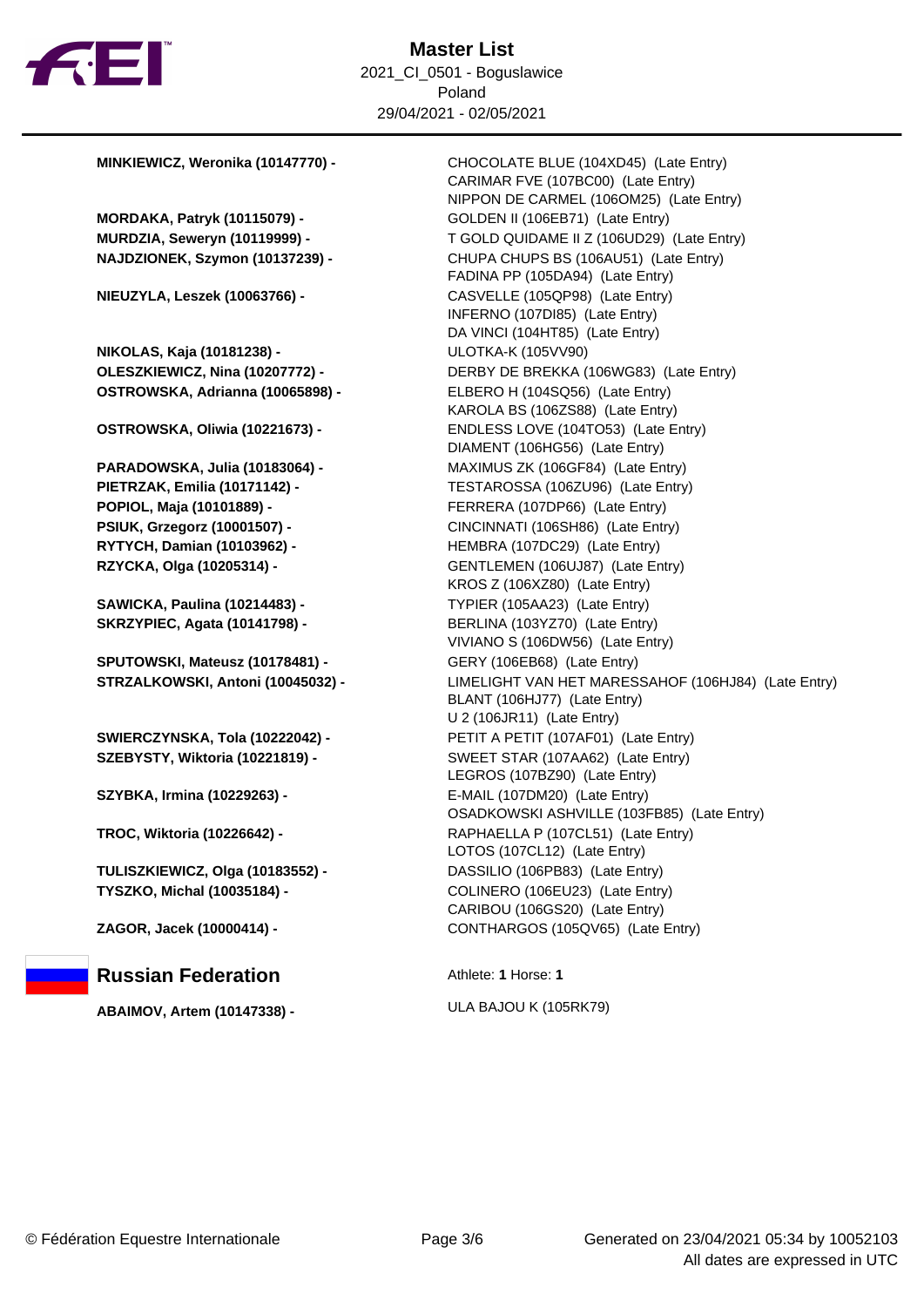

**CSIYH1\*** 29/04/2021 - 02/05/2021 Athletes: **10** Horses: **12**

**JÜNGEL, Marvin (10119336) -** VIP-GIRL (107CV69)

**KOZIOL, Klara (10154389) -** VOILA (107BY51) (Late Entry) **MINKIEWICZ, Weronika (10147770) -** LAROSA Z (107CN04) (Late Entry) **MORDAKA, Patryk (10115079) -** DIATENDRA (106ZK04) (Late Entry) **OSTROWSKA, Adrianna (10065898) -** FERRARI (106ZS93) (Late Entry)

**TYBULCZUK, Tamara (10152240) -** SZIFO (106TY30) (Late Entry)

# **Russian Federation Athlete: 1 Horse: 1**

**ABAIMOV, Artem (10147338) -** UNICA-K (106WW04)

**Germany Athlete: 1** Horses: 2

Horse Slot

**Poland** Athletes: **8** Horses: **9** 

**KOBIERNIK, Daria (10003472) -** DONNA NEVA S (106WA79) (Late Entry) LANDMEISTER VDL (107CZ96) (Late Entry) **RYTYCH, Damian (10103962) -** BELL EFEKT (107DC31) (Late Entry) **ZAGOR, Jacek (10000414) -** JACQUART DU SEIGNEUR (107CJ74) (Late Entry)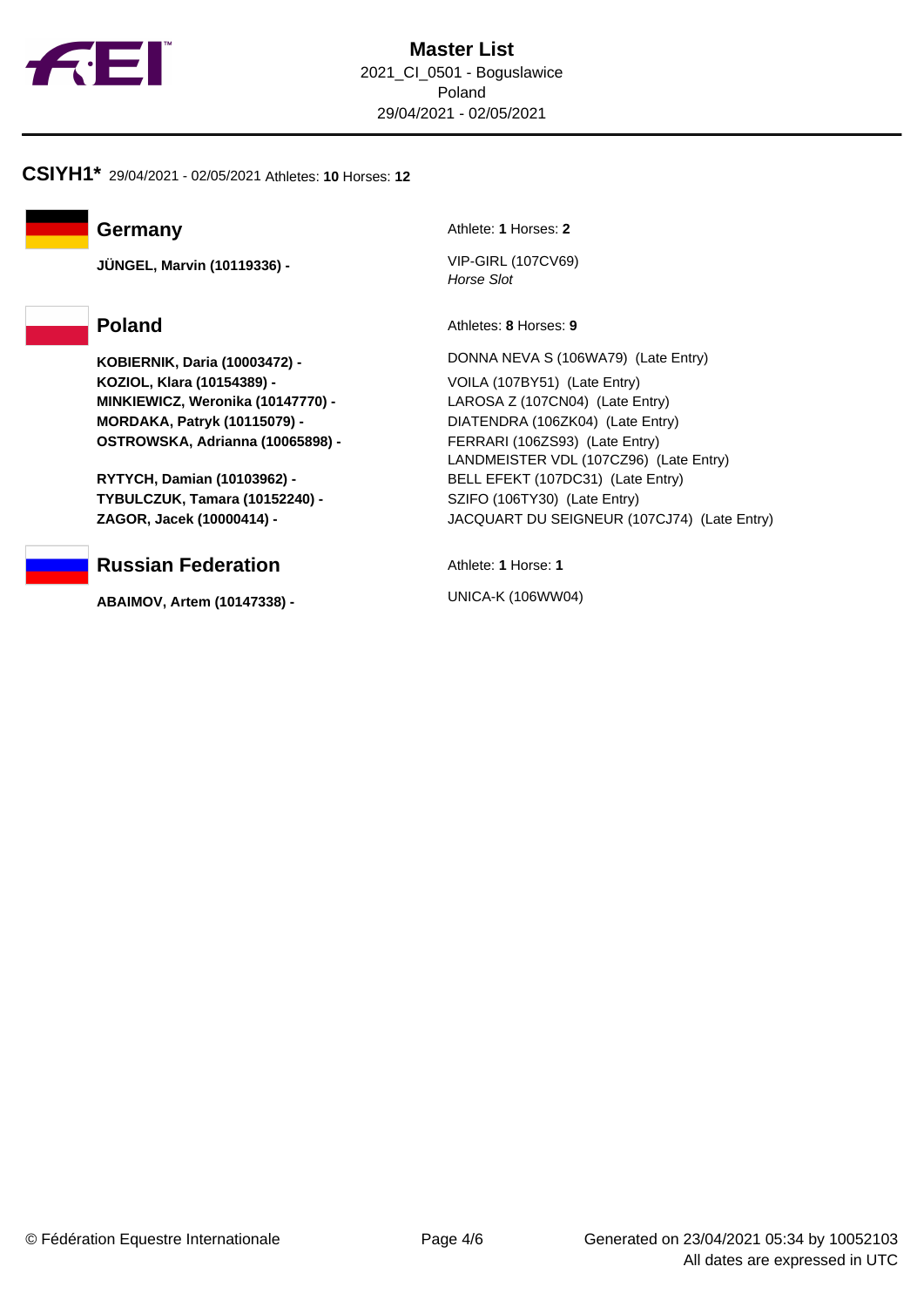

### **CSIJ-A** 29/04/2021 - 02/05/2021 Athletes: **8** Horses: **8**

**KOREK, Dorota (10140869) -** CLARK (106ZT99) (Late Entry) **KRZYZYNSKA, Michalina (10185639) -** CRISTIANO (105EA74) (Late Entry) **OLESZKIEWICZ, Lena (10204311) -** QUALILAS (106RD88) (Late Entry) **SPUTOWSKI, Mateusz (10178481) -** KILLER BOY (106ZJ93) (Late Entry) **SZYMANSKA, Julia (10225838) -** IMAR (107CD78) (Late Entry) **TULISZKIEWICZ, Olga (10183552) -** INTELIGO (105CF36) (Late Entry)

**Poland** Athletes: **8** Horses: **8** 

**GALOCZ, Masza (10215357) -** CASIQUIARE (105XD98) (Late Entry) **HENZEL, Dominika (10147538) -** QUENTCHEN GLUCK 5 (106PA14) (Late Entry)